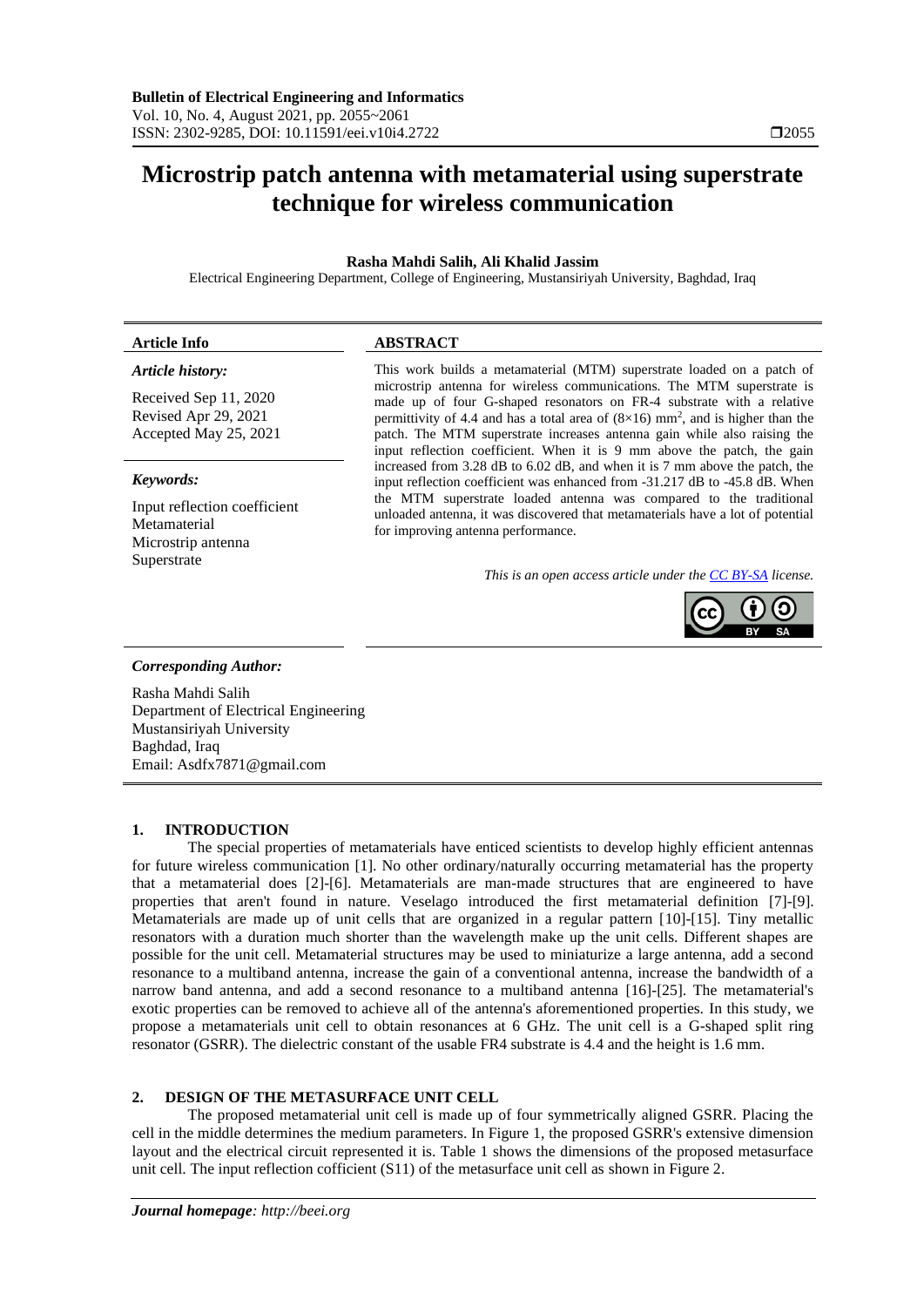

Figure 1. These figures are; (a) front view for the unit cell, (b) the unit cell's equivalent circuit



Figure 2. (S11) of the metasurface unit cell

### **3. DESIGN OF PROPOSED MICROSTRIP ANTENNA**

The proposed antenna consists of a ground plane and a 1.6 mm thick FR4 dielectric substrate, and a relative permittivity of 4.4. The microstrip antenna operates at 7.26 GHz, the microstrip patch antenna was developed. Table 2 and Table 3 display the design parameters for the microstrip antenna as shown in Figure 3.



Figure 3. These figures are; (a) the patch for proposed microstrip antenna, (b) the ground plane for proposed microstrip antenna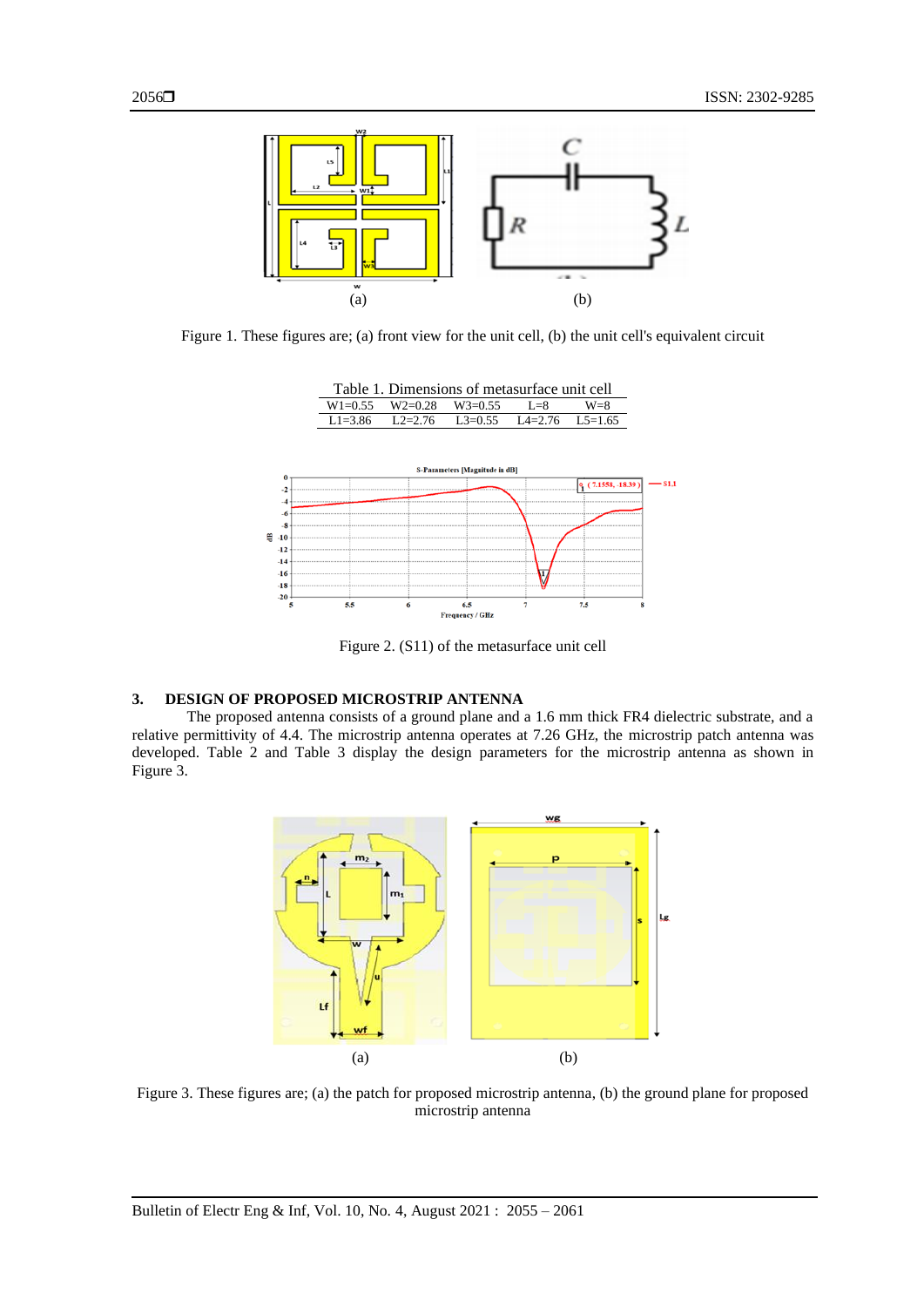# Table 2. Dimensions for the proposed microstrip antenna<br>  $\frac{\text{Symbol} - \text{Value (mm)}}{\text{Value (mm)}}$

| Symbol         | Value (mm)     |
|----------------|----------------|
| m <sub>1</sub> | 3              |
| m <sub>2</sub> | $\overline{2}$ |
| L              | 5              |
| N              | 1              |
| W              | 4              |
| U              | 4.03           |
| S              | 9              |
| P              | 8              |

| Parameter | Ouality                 | value (mm) |
|-----------|-------------------------|------------|
| Lg        | Length of ground        | 16         |
| Wg        | Width of ground         | 10         |
| Ht        | thickness of the copper | 0.035      |
| Ls        | Length of substrate     | 16         |
| Hs        | Height of substrate     | 1.6        |
| Ws        | Width of substrate      | 10         |
| Lf        | Length of the feed line | 4.13       |
| Wf        | Width of the feed line  |            |
|           |                         |            |

The microstrip antenna's input reflection coefficient was calculated at 7.26 GHz, and it was discovered that the proposed antenna had an input reflection coefficient of -31.217 dB, as shown in Figure 4. The gain of the microstrip patch antenna at 7.26 GHz is 3.28 dB as shown in Figure 5.



Figure 4. Input reflection coefficient for proposed antenna



Figure 5. The gain for microstrip proposed antenna

### **4. METAMATERIAL SUPERSTRATE ANALYSIS**

The geometrical structure of a metamaterial superstrate made up of a  $(2\times1)$  cell array of the GSRR unit cell is shown in Figure 6 (a), Figure 6 (b), and Figure 6 (c) show viewpoint and side views of the proposed antenna. The MTM superstrate is used to cover the typical antenna's patch without increasing the total antenna area, i.e. the planer areas. The CST microwave studio package, which is based on the finite integration technique, was used to analyze the proposed antenna.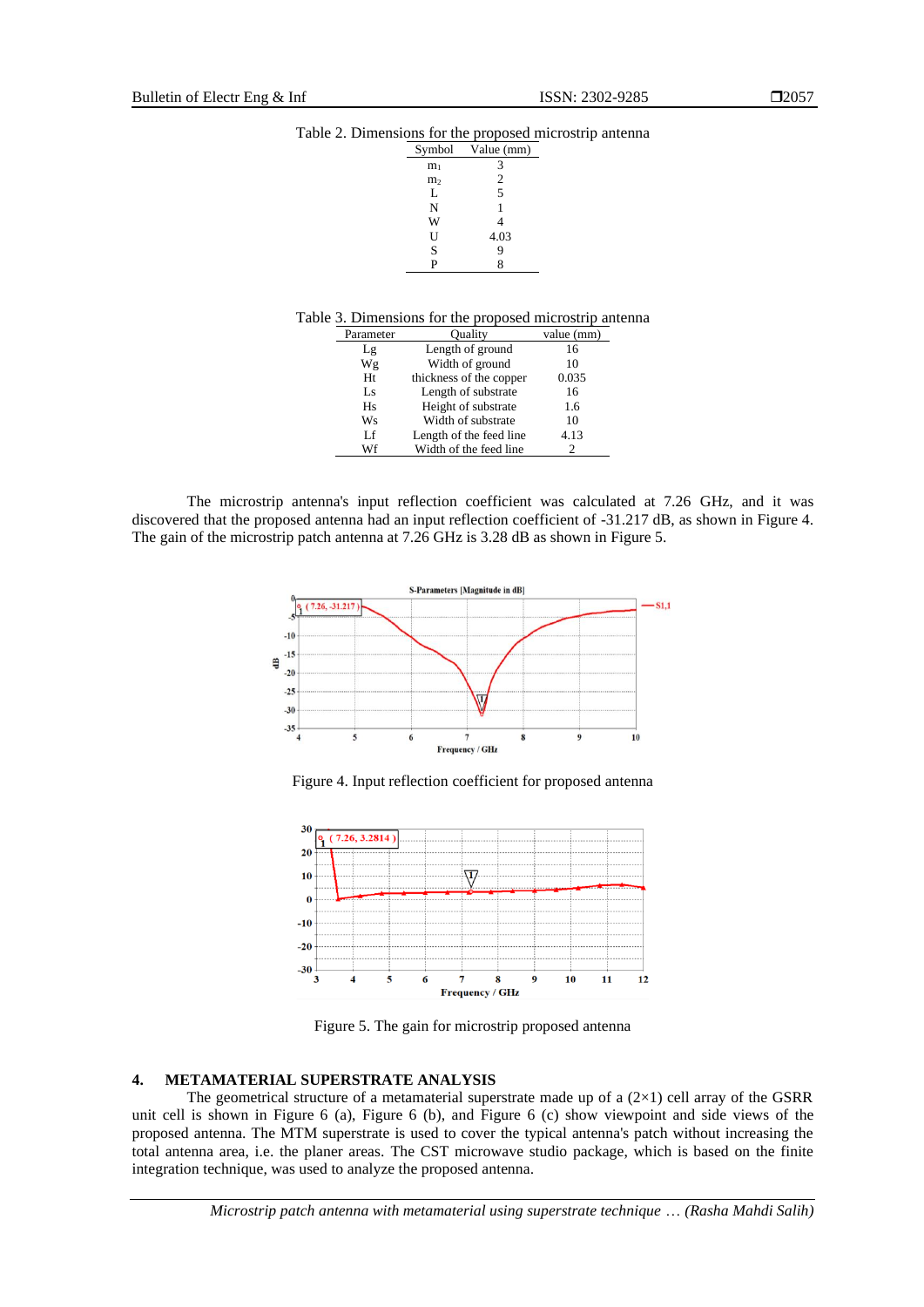

Figure 6. These figures are, (a) MTM superstrate geometrical structure, (b) side view, (c) perspective view

### **5. PARAMETRIC STUDY**

CST's parameter sweep option was used to carry out the parametric studies to obtain maximum enhancement in gain and the input reflection coefficient of the proposed antenna. Figure 7 and Figure 8 illustrate the variation of the gain and the input reflection coefficient, respectively, at 7.26 GHz of the proposed antenna with the amendment in the separation d (where d is the distance between the patch and the metamaterial superstrate). Maximum gain is obtained for d=9 mm and the maximum S11 is obtained at the distance d=7 mm.

To obtain the optimum gain enhancement of the proposed antenna, parametric studies were carried out using the parameter sweep option in CST. Figure 7 and Figure 8 show the difference in gain and S11, respectively, of the designed antenna at 7.26 GHz after the distance was modified. At a distance of 9 mm, the maximum gain is obtained, and the maximum  $S11$  is obtained for d=7 mm.

The cavity effect can be used to describe the proposed antenna gain increase. Arises when the GSRR MTM superstrate is raised above the patch at a suitable distance. According to snell's law of refraction, a medium with a low refractive index scatters electromagnetic waves away from the main source and in the direction of the medium's normal. The surface this function increases the proposed antenna's directivity significantly. The MTM superstrate acts as a highly reflective surface, making the antenna extremely effective. The existence of MTM superstrate also affects the antenna's field distribution. The proposed antenna's overall gain would be improved by making it more homogeneous.



Figure 7. Gain parametric analysis for various distances



Figure 8. S11 parametric analysis for different distances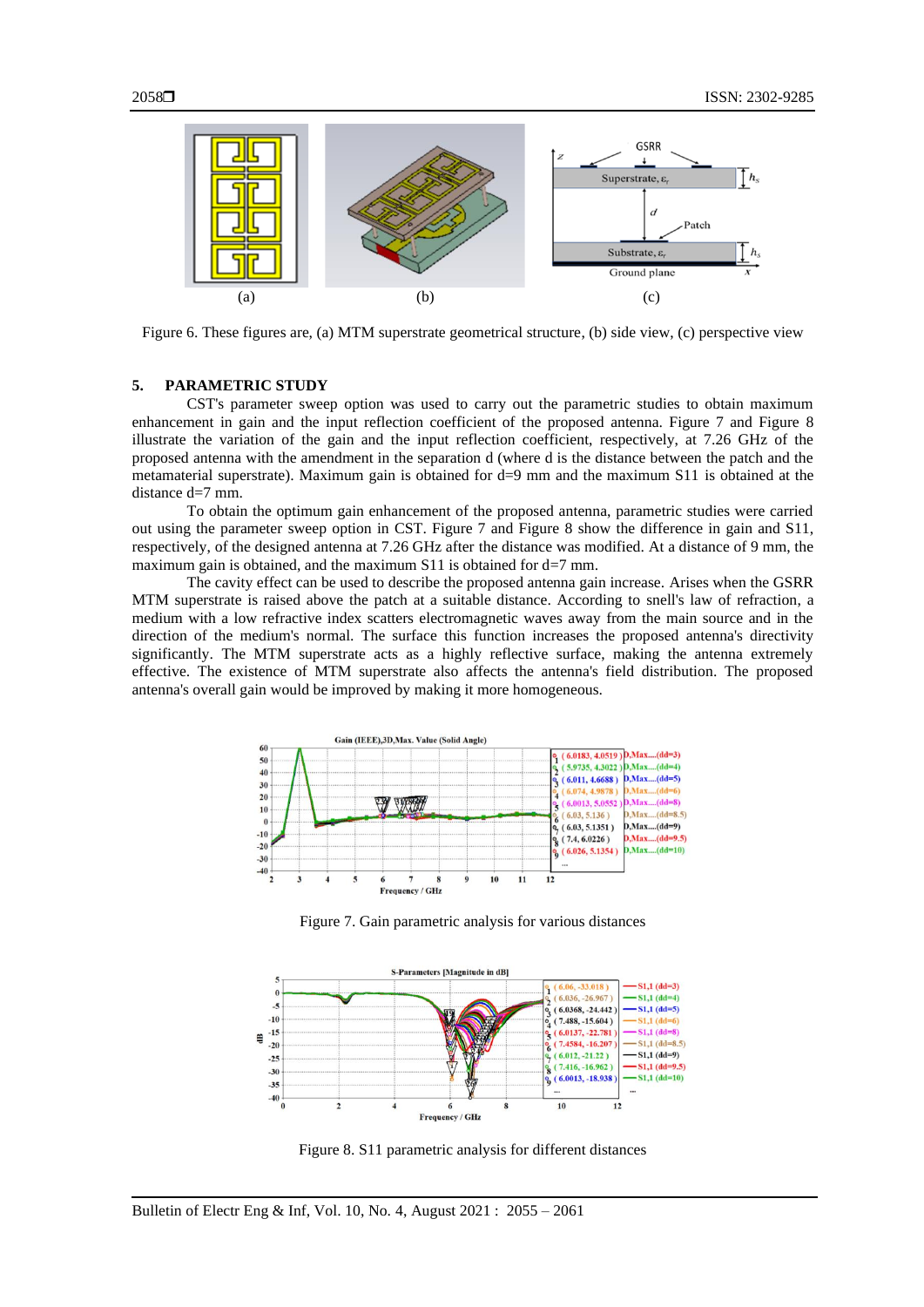After reviewing the parametric study results, the distance to achieve the best result for  $S11$  is d=7 as shown in Figure 9. Figure 10 shows the frequencies that will be used if we set a distance of 9 mm. At d=9, the maximum gain is reached, as illustrated in Figure 11.



Figure 9. The input reflection coefficient at the distance 7 mm



Figure 10. Input reflection coefficient at the distance 9 mm



Figure 11. The gain at the distance 9 mm

### **6. CONCLUSION**

For wireless communications, an MTM superstrate loaded on the patch of microstrip antenna is built in this paper. The MTM superstrate has a total area of  $(8\times16)$  mm<sup>2</sup> and is made up of four G-shaped resonators put on a substrate that is made of FR-4 with a relative permittivity of 4.4. The MTM superstrate is higher than the patch. That increases the antenna gain while also raising the input reflection coefficient when it is located at 9 mm and 7 mm above the patch. When the MTM superstrate-loaded antenna was compared to the traditional unloaded power, it was discovered that metamaterials have a lot of potential for improving antenna performance.

### **ACKNOWLEDGEMENTS**

The authors would like to express their gratitude to Mustansiriyah University (www.uomustansiriyha.edu.iq) in Baghdad, Iraq, for their assistance with this work.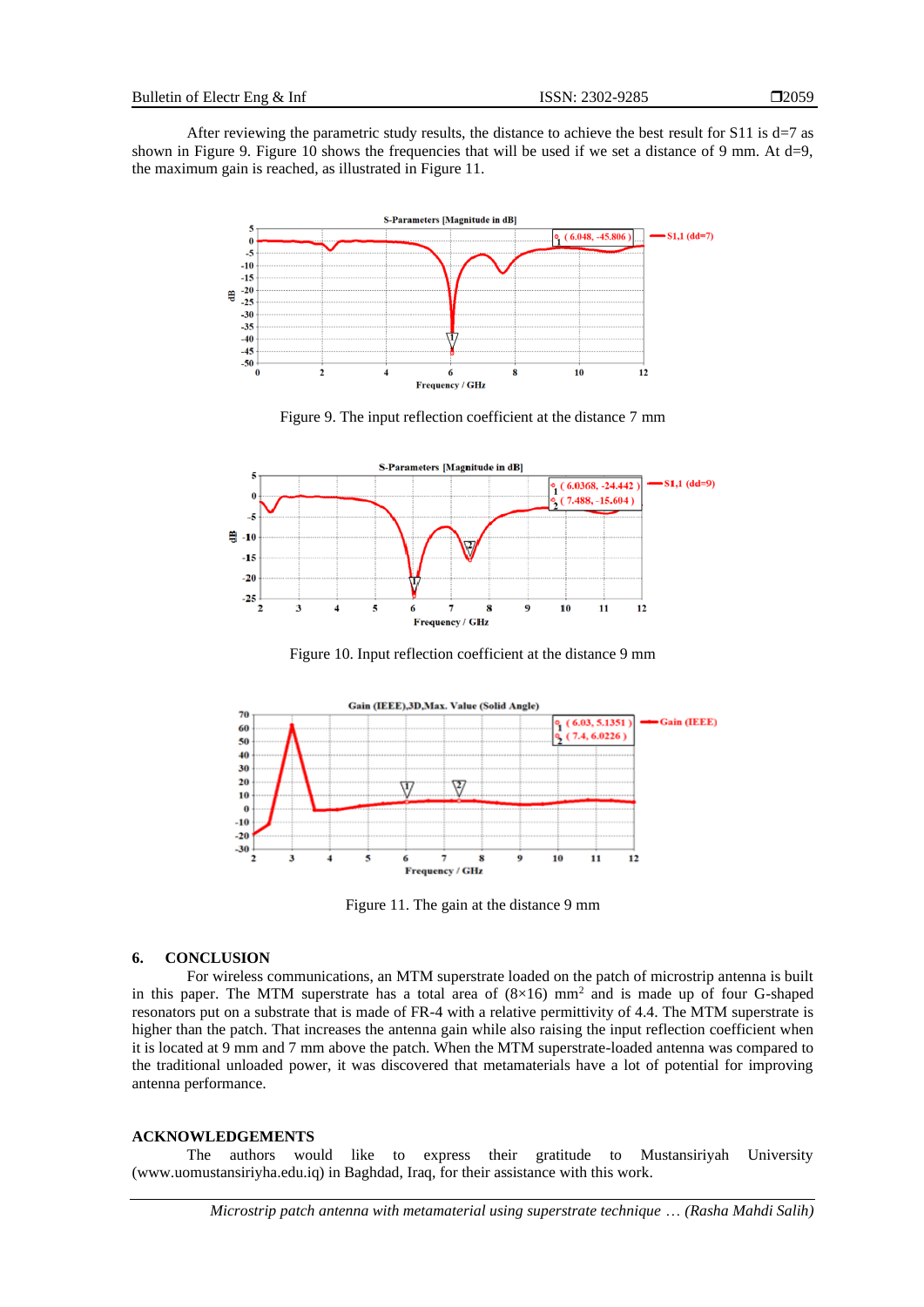### **REFERENCES**

- [1] T. Ali, S. Pathan, and R. Biradar, "Frequency Reconfigurable and Metamaterial Antennas Design Techniques‐ Present and Future Research Directions," *Internet Technology Letters*, vol. 1, no. 10, p. e19, 2018, doi: 10.1002/itl2019.
- [2] V. G. Veselago, "The electrodynamics of substances with simultaneously negative values of and μ," *Soviet physics uspekhi*, vol. 10, no. 4, pp. 509-514, 1968.
- [3] M. Lapine and S. Tretyakov," Contemporary notes on metamaterials," *IET microwaves, antennas & propagation*, vol. 1, no. 1, pp. 3-11, 2007, doi: 10.1049/iet-map:20050307.
- [4] T. Ali, M. Khaleeq, S. Pathan, and R. Biradar, "A multiband antenna loaded with metamaterial and slots for GPS/WLAN/WiMAX applications," *Microwave and Optical Technology Letters*, vol. 60, no. 1, pp. 79-85, 2018, doi: 10.1002/mop.30921.
- [5] Tanweer Ali and Rajashekhar C. Biradar, "A Miniaturized Volkswagen Logo UWB Antenna with Slotted Ground Structure and Metamaterial for GPS," *Progress in Electromagnetics Research C*, vol. 72, pp. 29-41, 2017, doi: 10.2528/PIERC16120109.
- [6] Y. Dong and T. Itoh, "Metamaterial-Based Antennas," in *Proceedings of the IEEE*, vol. 100, no. 7, pp. 2271-2285, July 2012, doi: 10.1109/JPROC.2012.2187631.
- [7] Y. Dong, H. Toyao and T. Itoh, "Design and Characterization of Miniaturized Patch Antennas Loaded With Complementary Split-Ring Resonators," in *IEEE Transactions on Antennas and Propagation*, vol. 60, no. 2, pp. 772-785, Feb. 2012, doi: 10.1109/TAP.2011.2173120.
- [8] F. Raval, Y. P. Kosta, and H. Joshi, "Reduced size patch antenna using complementary split ring resonator as defected ground plane," *AEU-International Journal of Electronics and Communications*, vol. 69, no. 8, pp. 1126- 1133, 2015, doi: 10.1016/j.aeue.2015.04.013.
- [9] Yang Cao, Xing Yu, Hongquan Feng, Rubing Han and Yuanyun Liu, "Waveguide demonstration of active frequency selective surface in K-band," *2016 Progress in Electromagnetic Research Symposium (PIERS)*, 2016, pp. 3735-3739, doi: 10.1109/PIERS.2016.7735414.
- [10] D. R. Smith, D. C. Vier, Th. Koschny, and C. M. Soukoulis, "Electromagnetic parameter retrieval from inhomogeneous metamaterials," *Physical review E*, vol. 71, no. 3, p. 036617, 2005.
- [11] Z. Szabó, G. Park, R. Hedge and E. Li, "A Unique Extraction of Metamaterial Parameters Based on Kramers– Kronig Relationship," in *IEEE Transactions on Microwave Theory and Techniques*, vol. 58, no. 10, pp. 2646-2653, Oct. 2010, doi: 10.1109/TMTT.2010.2065310.
- [12] A. A. Jabber, A. K. Jassim, and R. H. Thaher, "Compact reconfigurable PIFA antenna for wireless applications," *Telkomnika*, vol. 18, no. 2, pp. 595–602, 2020, doi: 10.12928/telkomnika.v18i2.13427.
- [13] Z. Szabó, G. Park, R. Hedge and E. Li, "A Unique Extraction of Metamaterial Parameters Based on Kramers– Kronig Relationship," in *IEEE Transactions on Microwave Theory and Techniques*, vol. 58, no. 10, pp. 2646-2653, Oct. 2010, doi: 10.1109/TMTT.2010.2065310.
- [14] A. Benedetti, C. Sibilia, and M. Bertolotti, "Wideband negative magnetic permeability materials (NMPM) with composite metal-semiconductor structures based on the Drude model, and applications to negative-refractive index (NIM)," *Optics Express*, vol. 15, no. 11, pp. 6534-6545, 2007, doi: 10.1364/OE.15.006534.
- [15] J. B. Pendry, A. J. Holden, D. J. Robbins, and W. J. Stewart, "Low-frequency plasmons in thin-wire structures," *Journal of Physics: Condensed Matter*, vol. 10, no. 22, p. 4785, 1998, doi: 10.1088/0953-8984/10/22/007.
- [16] J. B. Pendry, A. J. Holden, W. J. Stewart, and I. Youngs, "Extremely low-frequency plasmons in metallic mesostructures," *Physical review letters*, vol. 76, no. 25, p. 4773, 1996, doi: 10.1103/PhysRevLett.76.4773.
- [17] A. Alu and N. Engheta, "Pairing an epsilon-negative slab with a mu-negative slab: resonance, tunneling and transparency," in *IEEE Transactions on Antennas and Propagation*, vol. 51, no. 10, pp. 2558-2571, Oct. 2003, doi: 10.1109/TAP.2003.817553.
- [18] D. R. Smith, D. C. Vier, T. Koschny, and C. M. Soukoulis, "Electromagnetic parameter retrieval from inhomogeneous metamaterials," *Physical review E*, vol. 71, no. 3, p. 36617, 2005, doi: 10.1103/PhysRevE.71.036617.
- [19] A. K. Jassim, M. Jasim, A. F. Fahad, "Design selective band antenna using coupling sidewall and multi resonator for wireless communications," *Bulletin of Electrical Engineering and Informatics*, vol. 9, no. 5, pp. 2206-2212, 2020, doi: 10.11591/eei.v9i5.2247.
- [20] J. Baker-Jarvis, E. J. Vanzura and W. A. Kissick, "Improved technique for determining complex permittivity with the transmission/reflection method," in *IEEE Transactions on Microwave Theory and Techniques*, vol. 38, no. 8, pp. 1096-1103, Aug. 1990, doi: 10.1109/22.57336.
- [21] X. Chen, T. M. Grzegorczyk, B.-I. Wu, J. Pacheco Jr, and J. A. Kong, "Robust method to retrieve the constitutive effective parameters of metamaterials," *Physical review E*, vol. 70, no. 1, p. 16608, 2004, doi: 10.1103/PHYSREVE.70.016608.
- [22] H. A. Majid, M. K. A. Rahim and T. Masri, "Left handed metamaterial design for microstrip antenna application," *2008 IEEE International RF and Microwave Conference*, 2008, pp. 218-221, doi: 10.1109/RFM.2008.4897426.
- [23] G. Kiziltas and J. L. Volakis, "Miniature antenna designs on metamaterial substrates," in *3rd European Workshop on Conformal Antennas*, (Invited Paper), Bonn, Germany, 2003.
- [24] Y. Dong and T. Itoh, "Metamaterial-Based Antennas," in *Proceedings of the IEEE*, vol. 100, no. 7, pp. 2271-2285, July 2012, doi: 10.1109/JPROC.2012.2187631.